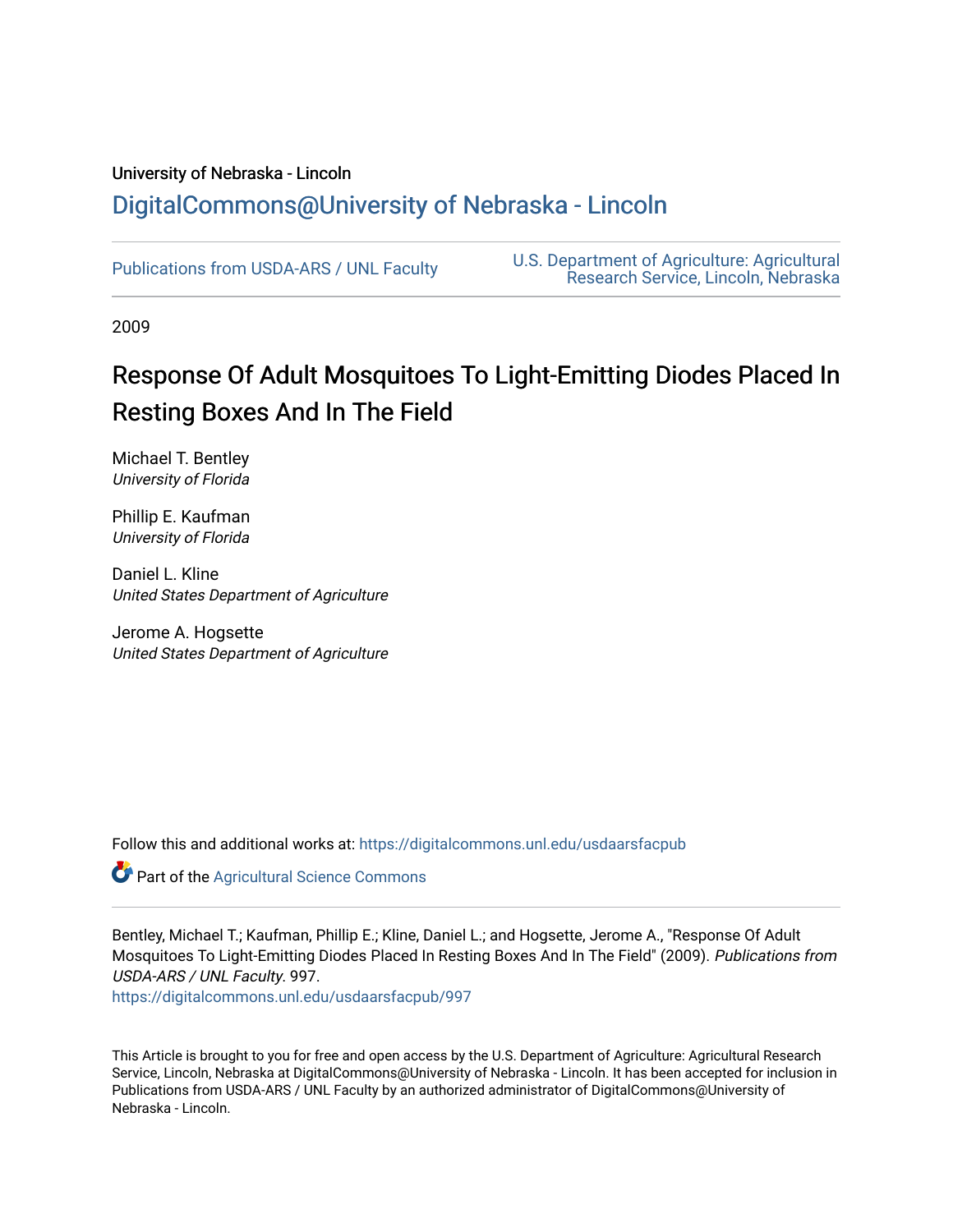# RESPONSE OF ADULT MOSQUITOES TO LIGHT-EMITTING DIODES PLACED IN RESTING BOXES AND IN THE FIELD

## MICHAEL T. BENTLEY,<sup>1</sup> PHILLIP E. KAUFMAN,<sup>1,3</sup> DANIEL L. KLINE,<sup>2</sup> AND JEROME A. HOGSETTE<sup>2</sup>

ABSTRACT. The response of adult mosquitoes to 4 light-emitting diode (LED) wavelengths was evaluated using diode-equipped sticky cards (DESCs) and diode-equipped resting boxes at 2 sites in north central Florida. Wavelengths evaluated were blue (470 nm), green (502 nm), red (660 nm), and infrared (IR) (860 nm). When trapping with DESCs, 15 mosquito species from 7 genera (Aedes, Anopheles, Coquillettidia, Culex, Mansonia, Psorophora, and Uranotaenia) were captured. Overall, approximately 43.8% of all mosquitoes were trapped on DESCs fitted with green LEDs. Significantly more females of Aedes infirmatus, Aedes vexans, and Culex nigripalpus were captured on DESCs fitted with blue LEDs compared with red or IR LEDs. DESCs with blue LEDs captured significantly more *Culex erraticus* females than those with IR LEDs. Using resting boxes, 12 species from 5 genera (Anopheles, Coquillettidia, Culex, Mansonia, and Uranotaenia) were collected. Resting boxes without LEDs captured 1,585 mosquitoes (22.2% of total). The fewest number of mosquitoes (16.7%) were collected from boxes affixed with the blue LEDs. Significantly more Anopheles quadrimaculatus females were aspirated from resting boxes fitted with red and IR LEDs than from those with blue or green LEDs, or from the unlit control. Blood-fed mosquitoes were recovered in highest numbers from unlit resting boxes, followed by resting boxes fitted with green, IR, and blue LEDs. Culex erraticus accounted for the majority of blood-fed mosquitoes followed by Coquillettidia perturbans. No blood-fed mosquitoes were recovered from resting boxes fitted with red LEDs.

KEY WORDS Attraction, resting box, wavelength, Culicidae, vision

#### INTRODUCTION

Since the early 1900s, the effectiveness of techniques to attract and track the movements of hematophagous insects has continued to improve (Crans 1995). Adequate and reliable population sampling is frequently seen as the most important and most difficult step in ecological studies. Sampling outdoor mosquito populations is often difficult, because of behavioral differences between species and the fact that mosquitoes, in general, are not equally distributed within a habitat (Crans 1995). As a result, a variety of trapping systems have been developed that have been further enhanced with artificial, reflected, or filtered lights with great success (Barr et al. 1963, Ali et al. 1989, Service 1993, Burkett and Butler 2005, Hoel 2005). However, traps produce a bias when used in vector surveillance and population monitoring by primarily selecting nonblood-fed, host-seeking mosquitoes. Collections of resting mosquitoes yield a more accurate representative sample of a mosquito population, recovering not only nonblood-fed, host-seeking individuals, but also males, as well as blood-fed

and gravid females (Bradley 1943, Hayes et al. 1958, Loomis and Sherman 1959).

Mosquitoes often rest or seek shelter in protected sites (Crans 1995). The capitalization on this natural phenomenon has allowed researchers to effectively sample mosquitoes during inactive hours using artificial resting boxes (Goodwin 1942). Several laboratory and field studies have been conducted to determine the behavior of adult Diptera in response to visual stimuli, with special attention given to the modification of light wavelength and intensity in Culicidae (Huffaker and Back 1943, Fox 1958, Bidlingmayer 1967, Burkett and Butler 2005). Headlee (1937) first observed the impact of varying light intensities on catch size after noting that increased numbers of mosquitoes were attracted to within a certain proximity of traps. Previous studies have also demonstrated the effects of wavelength variation on field populations of Culex and Psorophora. Higher proportions of Culex nigripalpus Theobald, Culex erraticus Dyar and Knab, Psorophora columbiae Dyar and Knab, and Psorophora ciliata Fabricius were collected with New Jersey light traps modified with incandescent blue lights than with traps modified with yellow, orange, green, red, or white lights (Ali et al. 1989).

Much of what is known today concerning the affinity of Diptera to different light wavelengths can be credited to studies in which scientifically imprecise light sources were used (Brett 1938, Bracken et al. 1962, Bradbury and Bennett 1974, Browne and Bennett 1981, Allan and Stoffolano 1986). The recent development of super-bright

<sup>1</sup> Entomology and Nematology Department, PO Box 110620, Institute of Food and Agriculture Sciences, University of Florida, Gainesville, FL 32611-0620.

<sup>2</sup> United States Department of Agriculture–Agricultural Research Service, Center for Medical, Agricultural, and Veterinary Entomology, 1600 SW 23rd Drive, Gainesville, FL 32608.

<sup>&</sup>lt;sup>3</sup> To whom correspondence should be addressed. Phillip E. Kaufman Entomology and Nematology Department PO Box 110620 Gainesville, FL 32611- 0620.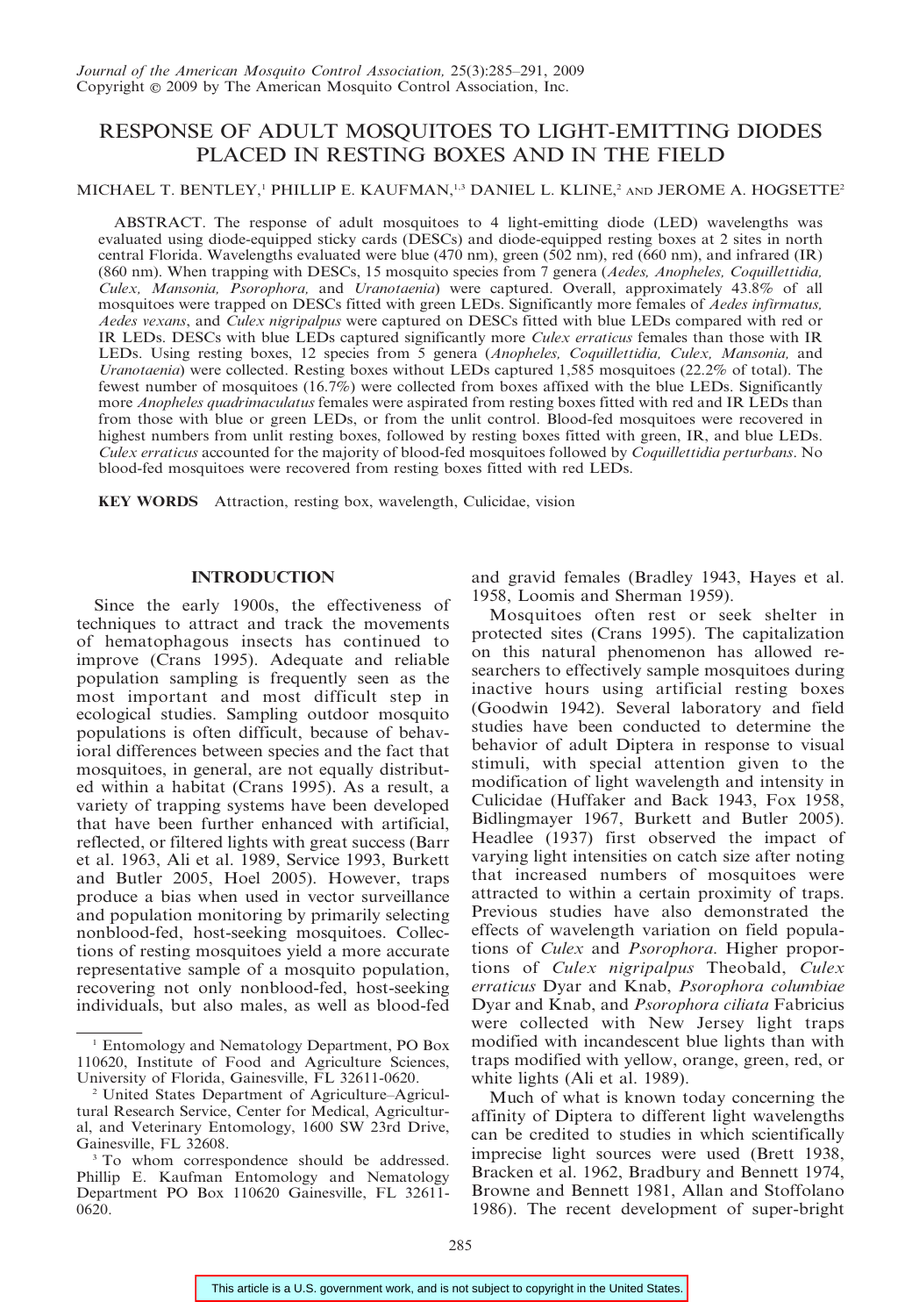light-emitting diodes (LEDs) has enabled researchers to refine techniques to more effectively attract mosquitoes by using more precise light sources. For example, the Centers for Disease Control and Prevention (CDC) traps fitted with LEDs have greater light intensity with considerably lower energy requirement than the same traps in which incandescent bulbs are used, as is the normal practice (Burkett et al. 1998).

Although evaluations of trapping technology involving insect wavelength preferences and resting behavior have been studied extensively, the combination of the two has not. Few publications exist describing the attractiveness of LEDs to different mosquito species. Additionally, mosquito abundance in resting boxes when combined with a light source has not been published. Therefore, the objectives of this study were to determine wavelength preference of adult mosquitoes using LEDs, and to evaluate the attractiveness of resting boxes fitted internally with LEDs.

#### MATERIALS AND METHODS

All field trials were conducted at the University of Florida Horse Teaching Unit (HTU) and the Prairie Oaks subdivision (PO) near Gainesville, FL. Both locations were similar environments previously shown to have productive mosquito developmental sites (Butler, personal communication; Holton 2007). Both locations are adjacent to the Payne's Prairie State Preserve, and are surrounded by a mix of hardwood and pine forest with minimal undergrowth. The LEDs (Digi-Key Corporation, Thief River Falls, MN) used in these studies (part number, wavelength, and millicandela [mcd] rating, as described in Hoel [2005]), were blue (P466-ND, 470 nm, 650 mcd), green (67-1755-ND, 502 nm, 1,500 mcd), red (67-1611-ND, 660 nm, 1,800 mcd), and infrared (IR) (LN77L-ND, 860 nm). All LEDs consisted of a round lens and were 8.6 mm long by 5.0 mm in diam; viewing angles were  $30^{\circ}$  except for IR (20°). A 180-ohm resistor that was soldered to all LEDs restricted current flow to prevent mechanical failure.

Diode-equipped sticky card (DESC) studies were conducted using  $20 \times 20$  cm wooden boxes with 4 sides and an open top and bottom constructed from exterior-grade plywood. Each of the 4 outside surfaces was painted with flat black paint (Valspar, Wheeling, IL). A  $13 \times 13$ cm black sticky card (EPA no. 057296-WI-001, Atlantic Paste & Glue Corporation, Brooklyn, NY) was affixed to the exterior of each wall with 1 LED centered per vertical side. Black cards were selected to reduce variability of reflected light from LEDs. A hole drilled into the center of each sticky card and the box allowed for insertion of an LED from the inside of the DESC boxes so LEDs protruded outward through glue boards.



Fig. 1. Four sided, light-emitting diode–equipped sticky card box. One  $13 \times 13$  cm sticky card and one diode were affixed to each exterior wall of box.

Boxes were positioned 90 cm above ground (Fig. 1). Every 24 h the outward-facing sides of each DESC box were fitted with a randomly selected LED and a new sticky card, resulting in 32 light exposures per day (8 boxes  $\times$  4 sides).

Diode-equipped resting boxes (DERB) with 4 sides, a back wall, and an open front were constructed using the specifications of a standard 30-cm3 resting box, as described by Crans (1995) using exterior-grade plywood (Fig. 2a). Box exteriors were painted with flat black, and interiors were painted barn red (Valspar, Wheeling, IL) (Fig. 2b). A hole drilled through the back center wall allowed for the insertion of an LED. For each DERB trial, 4 sites contained 5 treatments, 1 of 4 LED colors (described previously) and an unlit control, resulting in a total of 5 resting boxes per site, 20 resting boxes per location (HTU and PO). Placement of resting boxes within a site was randomized at the start of the trial, and treatments (LED color) were randomized daily wherein LEDs were moved from box to box. Boxes were staged in a slightly offset line so that boxes in front did not disrupt the passage of the LED emission from those to the rear. All boxes were out of direct sunlight, and approximately 4 m apart, with the open sides facing west.

Three  $CO_2$ -baited CDC light traps (model 512; John W. Hock Company, Gainesville, FL) with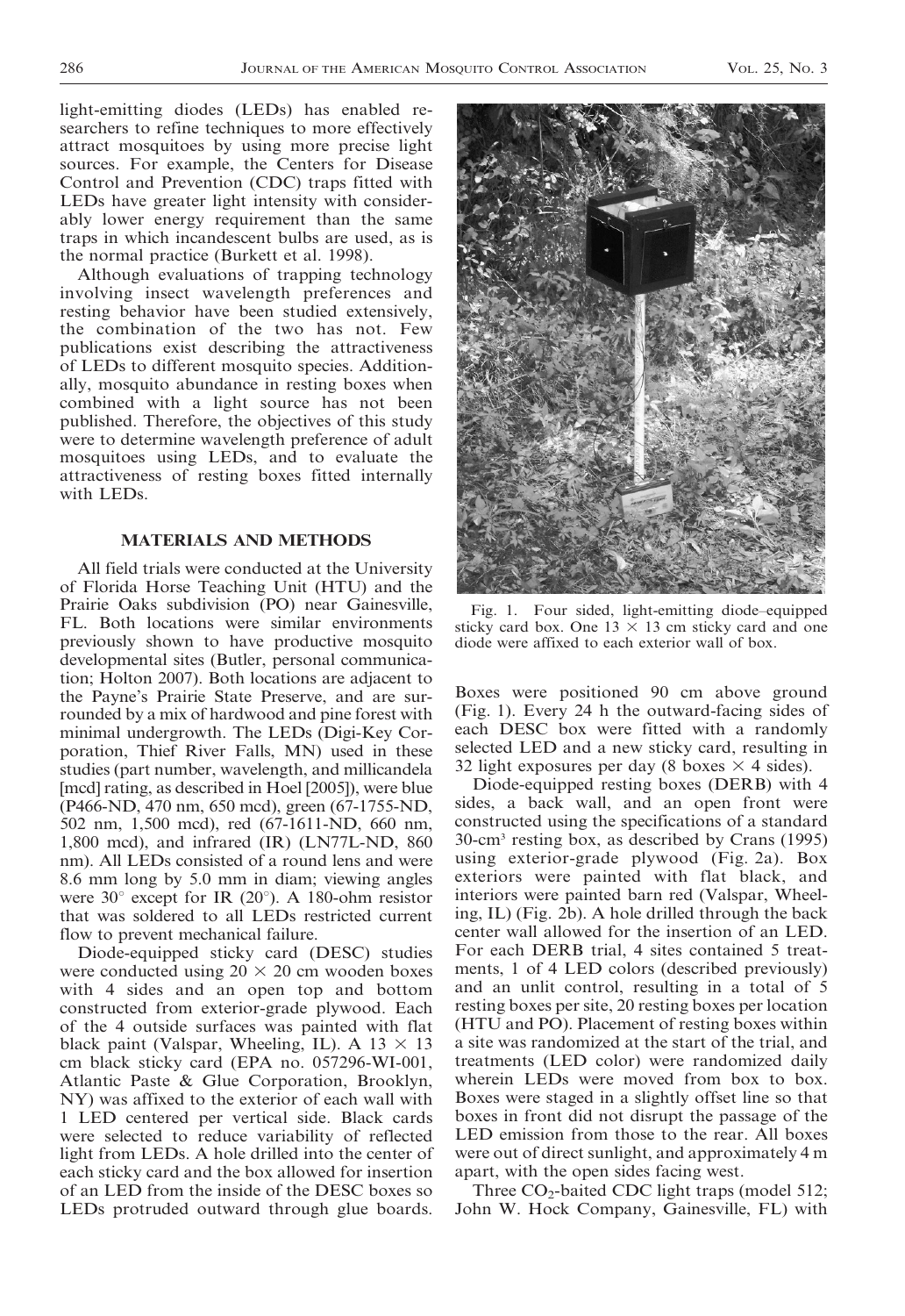

Fig. 2. Resting boxes. (A) Rear view of resting box showing protective diode housing. (B) Resting boxes were painted interiorly barn red and the exterior was black.

the incandescent bulb removed were operated simultaneously with the DESC and DERB trials and were used to provide a measure of background mosquito populations at each trial location. One CDC trap was placed at the HTU location and 2 were placed at the PO location. All traps were set 120 cm above ground using a shepherd's hook. Carbon dioxide was provided from a 9-kg compressed gas cylinder at a flow rate of 250 ml/min using a 5-psi single-stage regulator equipped with an inline microregulator (no. 007) and an inline filter (Clarke Mosquito Control, Roselle, IL). Flow rates were confirmed

using a Gilmont Accucal<sup>®</sup> flowmeter (Gilmont Instrument Company, Barrington, IL).

Power to DESC LEDs and CDC traps were provided by 6 v, 12 ampere-hour (A-h) rechargeable gel cell batteries, which were changed every 24–48 h. Resting-box LEDs were powered by 4 rechargeable AA batteries, which were changed every 5 days. Temperature and humidity conditions were obtained from the Gainesville Regional Airport weather station through the online NOAA database (NOAA 2008).

Resting-box and sticky-card trials at both locations occurred in 20 trap-night clusters between July and September 2006, and between May and September 2007 for a total of between 120 and 157 trap nights, depending upon location and trial type (DESC or DERB). Twenty-four hours after deployment (1 trap night), sticky cards and CDC collection nets were removed and mosquitoes were aspirated from boxes. Treatments were rerandomized and traps reset. Mosquitoes collected in traps were brought back to the laboratory where they were counted by species and sex using the dichotomous keys of Darsie and Morris (2003).

Mosquito preference for LED wavelengths was evaluated using a multi-factorial ANOVA (SAS Institute 2001). For analysis, all data were normalized using the SQRT  $(n + 1)$  transformation; however, actual values are provided in text and tables. The model included the fixed effects of location, site, and LED treatment; the interaction term, location  $\times$  LED treatment and the random effect trial. In instances where either the interaction term or the trial effect was significant, the data were analyzed separately by location or trial. Tukey's standardized test ( $\alpha =$ 0.05) was used to separate treatment means.

#### RESULTS

#### Diode-equipped sticky card boxes

In the DESC trial 452 mosquitoes, including 15 mosquito species from 7 genera, were captured from both locations (Table 1). Significantly more female *Aedes infirmatus* Dyar and Knab ( $F_{3,2,864}$ )  $= 3.49$ ;  $P = 0.0150$ ), *Aedes vexans* Meigen  $(F_{3, 2.544} = 4.00; P = 0.0074)$  and Cx. nigripalpus Theobald  $(F_{3, 2,544} = 4.66; P = 0.0030)$  were captured on DESCs fitted with blue diodes than on those with red or IR diodes (Table 2). Numerically, DESCs affixed with IR diodes caught the fewest female Ae. infirmatus, Ae. vexans, and Cx. nigripalpus.

Coquillettidia perturbans males were recovered in significantly higher numbers on DESCs containing green diodes on than those with the blue or IR diodes (F<sub>3, 2,226</sub> = 3.86;  $P = 0.0091$ ). Significantly more Cq. perturbans female mosquitoes were captured on DESCs with green diodes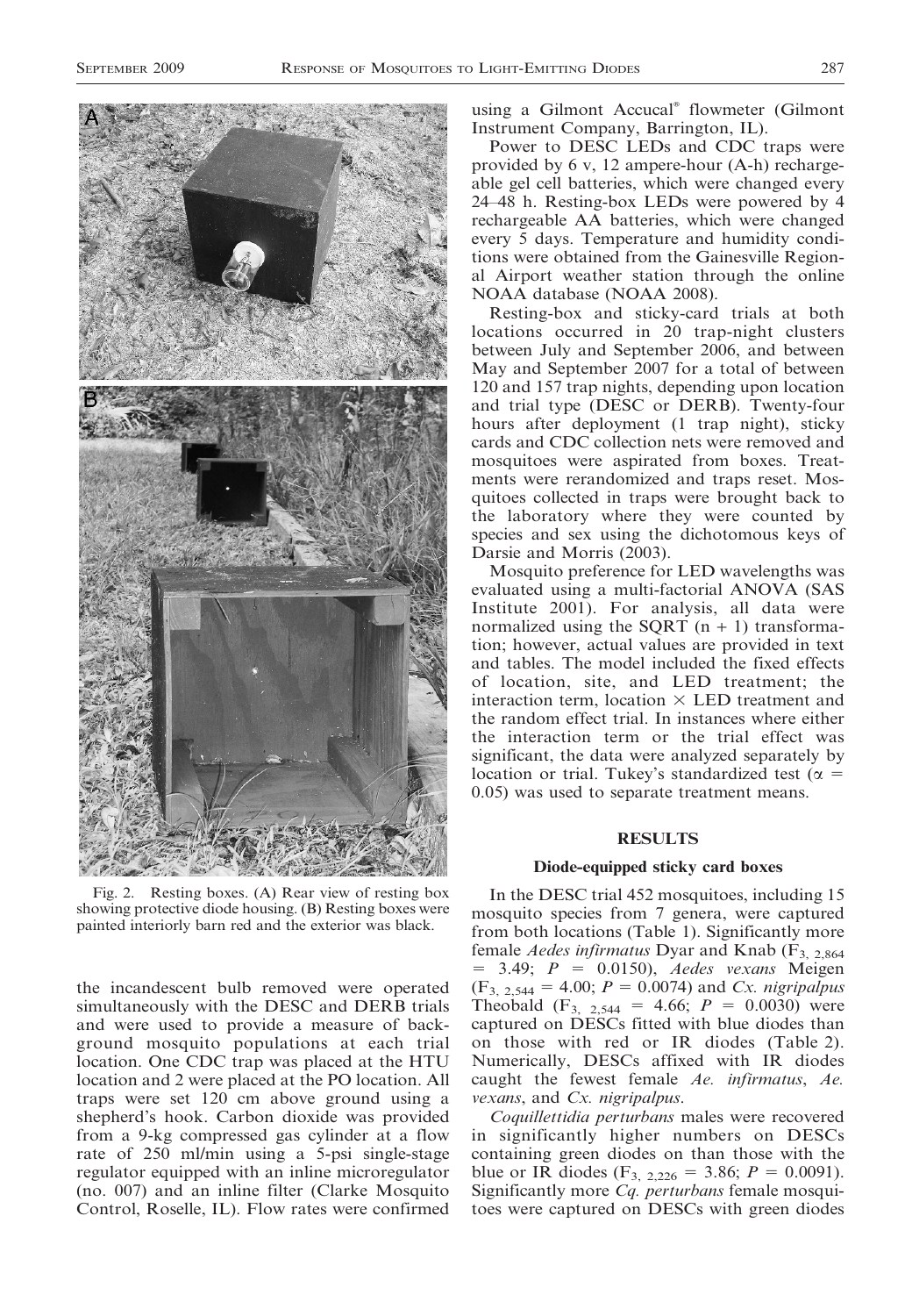|                                   | Trap type <sup>1</sup> |                   |                  |  |  |  |
|-----------------------------------|------------------------|-------------------|------------------|--|--|--|
| Mosquito species                  | CDC <sup>2</sup>       | DESC <sup>3</sup> | RB <sup>4</sup>  |  |  |  |
| Aedes albopictus $\circ$          | $\mathbf{0}$           | 1                 | $\theta$         |  |  |  |
| Aedes albopictus $Q$              | 174                    | $\overline{0}$    | $\theta$         |  |  |  |
| Aedes canadensis $\varphi$        | 6                      | $\mathbf{0}$      | $\boldsymbol{0}$ |  |  |  |
| Aedes fulvus pallens $\varphi$    | 18                     | $\mathbf{0}$      | 0                |  |  |  |
| Aedes infirmatus $\circ$          | $\theta$               | 1                 | $\mathbf{0}$     |  |  |  |
| Aedes infirmatus $\varphi$        | 6,835                  | 16                | 1                |  |  |  |
| Aedes sollicitans $\varphi$       | 7,330                  | $\overline{0}$    | $\boldsymbol{0}$ |  |  |  |
| Aedes taeniorhynchus Q            | 18                     | $\boldsymbol{0}$  | $\boldsymbol{0}$ |  |  |  |
| Aedes triseriatus $\circ$         | $\mathbf{0}$           | 1                 | $\mathbf{0}$     |  |  |  |
| Aedes triseriatus $\varphi$       | 96                     | 11                | 1                |  |  |  |
| Aedes vexans $\circ$              | $\theta$               | $\overline{4}$    | $\overline{0}$   |  |  |  |
| Aedes vexans $\varphi$            | 10,577                 | 22                | $\mathbf{0}$     |  |  |  |
| Anopheles crucians $\circ$        | 0                      | 1                 | 15               |  |  |  |
| An. crucians Q                    | 6,663                  | $\overline{2}$    | 8                |  |  |  |
| An. quadrimaculatus $\sigma$      | $\mathbf{0}$           | $\mathbf{1}$      | 82               |  |  |  |
| An. quadrimaculatus $\varphi$     | 269                    | 1                 | 90               |  |  |  |
| Coquillettidia perturbans $\circ$ | $\Omega$               | 52                | 218              |  |  |  |
| $Cq.$ perturbans $\varphi$        | 63,833                 | 80                | 109              |  |  |  |
| Culex erraticus $\circ$           | $\theta$               | $\overline{4}$    | 3,455            |  |  |  |
| $Cx.$ erraticus $Q$               | 19,773                 | 21                | 2,985            |  |  |  |
| $Cx.$ nigripalpus $\sigma$        | $\Omega$               | 13                | 6                |  |  |  |
| $Cx.$ nigripalpus $\varphi$       | 52,885                 | 23                | 22               |  |  |  |
| $Cx.$ quinque fasciatus $\varphi$ | 30                     | $\theta$          | $\overline{0}$   |  |  |  |
| $Cx.$ salinarius $\circ$          | $\Omega$               | 9                 | 27               |  |  |  |
| $Cx.$ salinarius $\varphi$        | 4,168                  | 8                 | 13               |  |  |  |
| $Cx.$ territans $\sigma$          | $\mathbf{0}$           | 4                 | 21               |  |  |  |
| $Cx.$ territans $Q$               | $\Omega$               | 3                 | 38               |  |  |  |
| Mansonia titillans $\circ$        | $\theta$               | 9                 | 14               |  |  |  |
| Ma. titillans $\varphi$           | 20,720                 | 69                | 17               |  |  |  |
| Psorophora ciliata $\varphi$      | 32                     | $\mathbf{0}$      | $\mathbf{0}$     |  |  |  |
| Psorophora columbiae Q            | 1,485                  | 3                 | $\mathbf{0}$     |  |  |  |
| Psorophora ferox Q                | 412                    | $\theta$          | $\mathbf{0}$     |  |  |  |
| Uranotaenia lowii $\circ$         | 64                     | 37                | 1                |  |  |  |
| Ur. lowii $\varphi$               | $\mathbf{0}$           | 6                 | 23               |  |  |  |
| Ur. sapphirina $\circ$            | 704                    | 50                | 4                |  |  |  |
| Ur. sapphirina $\varphi$          | 1,485                  | 3                 | $\overline{0}$   |  |  |  |

|  |  |  | Table 1. Relative total mosquito collection abundance from Centers for Disease Control and Prevention (CDC), |  |
|--|--|--|--------------------------------------------------------------------------------------------------------------|--|
|  |  |  | diode-equipped sticky card, and resting-box trapping systems at 2 locations near Gainesville, FL.            |  |

<sup>1</sup> CDC = Modified CDC light-trap; DESC = diode-equipped sticky-card box; RB = resting box.

<sup>2</sup> Trapping occurred simultaneously with DESC and RB trials, 380 trap nights.

<sup>3</sup> Trapping occurred from 16 August to 27 September 2006 and from 5 May to 13 September 2007, 260 trap nights.

<sup>4</sup> Trapping occurred from 21 July to 14 August 2006, and from 5 May to 26 September 2007, 448 trap nights.

than on DESCs fitted with red or IR diodes  $(F_{3, 2.864} = 4.66; P = 0.0003)$  (Table 2). Mansonia titillans females were only captured at the HTU location in 2006. These mosquitoes preferred DESCs fitted with either blue or green LEDs over those with red or IR LEDs ( $F_{3, 313} = 6.18$ ;  $P =$ 0.0004) (Table 2). Trap comparisons for all other species were not significant.

Approximately 91,766 female mosquitoes were captured using modified CDC traps over 360 trap nights. Overall, 21 species from 7 genera were captured (Table 1).

#### Resting boxes

A total of 7,157 adult mosquitoes, including 12 species from 6 genera, were recovered from resting boxes (Table 1). Although no significant differences were observed, 23% and 22% of all mosquitoes were recovered in IR and no-light DERBs, respectively. The fewest mosquitoes (16.7%) were recovered in blue DERBs. Significantly more Anopheles quadrimaculatus females were aspirated from resting boxes fitted with red LEDs than from all other treatments  $(F_{4, 6,315} =$ 2.47;  $P = 0.0429$  (Table 3).

The year effect was significant for  $Cx$ . erraticus males and females ( $F_{4, 1,126} = 2.40$ ;  $P = 0.0476$ ). During 2006, no preferences were observed among diode treatments for either sex of this species. However, in 2007, significantly more  $Cx$ . erraticus females were aspirated from resting boxes fitted with blue, green, and red LEDs, and from no-light boxes compared with boxes containing IR LEDs ( $F_{4, 5,577} = 8.41; P < 0.0001$ ) (Table 3).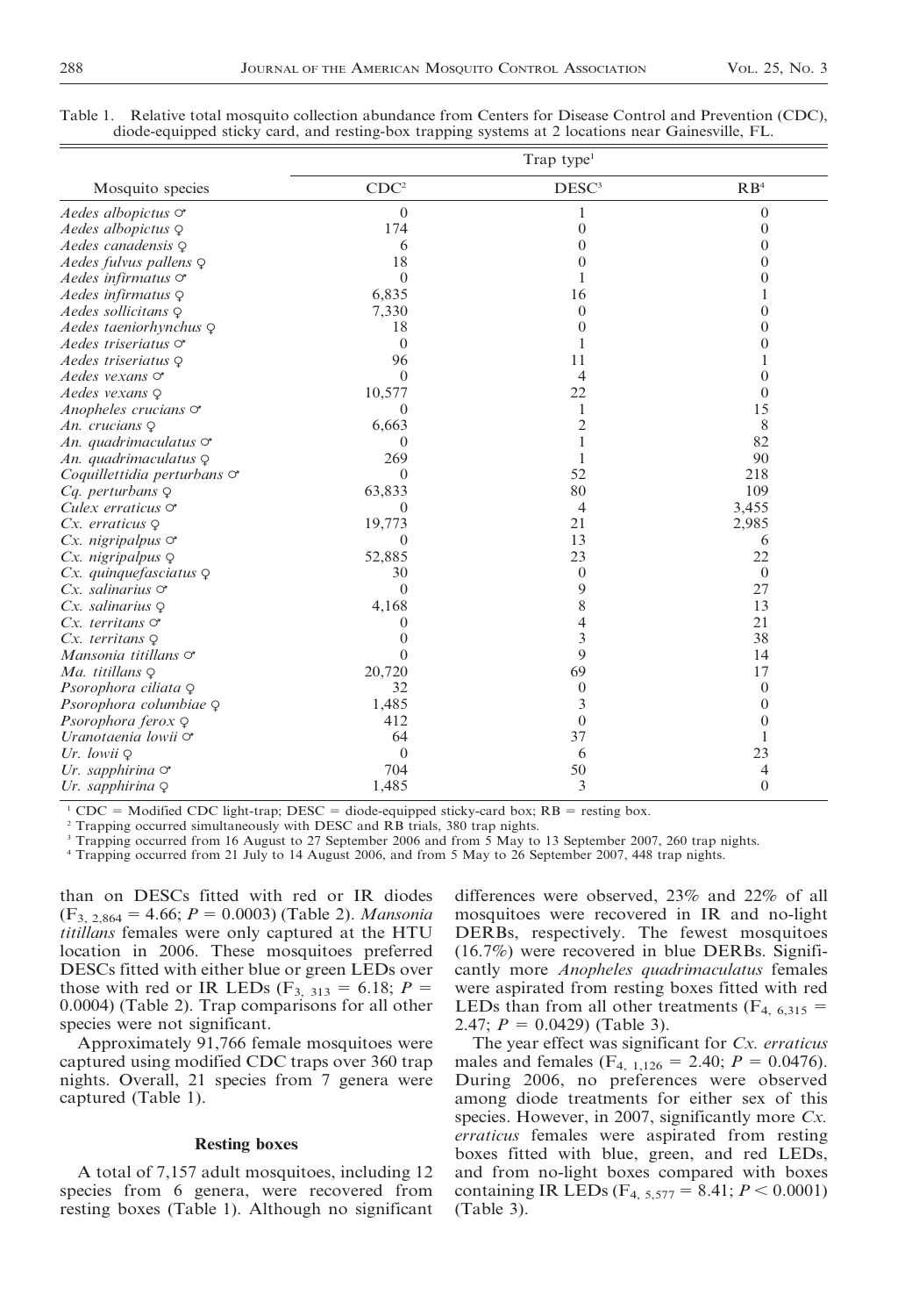| Table 2. Mean (SE) number of mosquitoes per trap night attracted to light-emitting diode wavelengths affixed to |                  |  |  |
|-----------------------------------------------------------------------------------------------------------------|------------------|--|--|
| sticky cards positioned externally on wooden boxes during 24-h trapping intervals at 2 locations near           |                  |  |  |
|                                                                                                                 | Gainesville, FL. |  |  |

|                                     |       | Mean $(SE)^1$     |                    |                   |                            |  |  |
|-------------------------------------|-------|-------------------|--------------------|-------------------|----------------------------|--|--|
| <b>Species</b>                      | $n^2$ | Blue <sup>3</sup> | Green <sup>3</sup> | $\text{Red}^3$    | Infrare $d^3$              |  |  |
| Aedes infirmatus $\varphi$          | 720   | 0.014(0.004)a     | $0.004(0.002)$ ab  | 0.003(0.002)b     | 0.001(0.001)b              |  |  |
| Aedes vexans Q                      | 640   | 0.019(0.006)a     | $0.013(0.004)$ ab  | 0.002(0.002)b     | $\leq 0.001$ $(< 0.001$ )b |  |  |
| Coquillettidia perturbans $\circ$   | 560   | 0.014(0.006)b     | 0.043(0.010)a      | $0.011(0.006)$ ab | 0.016(0.005)b              |  |  |
| Coquillettidia perturbans $\varphi$ | 720   | $0.031(0.007)$ ab | 0.049(0.009)a      | 0.024(0.007)b     | 0.008(0.003)b              |  |  |
| Culex erraticus $\varphi$           | 320   | 0.034(0.012)a     | $0.016(0.007)$ ab  | $0.013(0.006)$ ab | 0.003(0.003)b              |  |  |
| Culex nigripalpus $\varphi$         | 640   | 0.019(0.007)a     | $0.016(0.005)$ ab  | 0.002(0.002)b     | $\leq 0.001$ $(< 0.001$ )b |  |  |
| Mansonia titillans 2006 $\varphi$   | 80    | 0.313(0.068)a     | 0.363(0.110)a      | 0.100(0.038)b     | 0.050(0.025)b              |  |  |

<sup>1</sup> Means within rows followed by the same letter were not significantly different ( $P < 0.05$ , Tukey's standardized test [SAS Institute 2001]).

 $2 n$  = number of trap nights where total mosquito species capture was  $\geq 1$  mosquito per 20 trap nights.

<sup>3</sup> Blue diode = 470 nm, green diode = 502 nm, red diode = 660 nm, infrared diode = 860 nm.

Notable differences between treatment responses were observed among the 177 blood-fed mosquitoes recovered from resting boxes. Unlit resting boxes (control) accounted for the greatest number of blood-fed mosquitoes recovered, followed by resting boxes fitted with green, IR, and blue LEDs (Table 4). No blood-fed mosquitoes were recovered from resting boxes fitted with red LEDs. Among mosquito species, 74% of all blood-fed mosquitoes recovered were Cx. erraticus.

Approximately 100,653 female mosquitoes were trapped in the 3 CDC traps over 448 trap nights. Overall, 21 species from 8 genera were captured (Table 1). CDC traps were functional for  $>91\%$  of trap nights.

#### **DISCUSSION**

Overall, capture of mosquitoes on DESCs was greatest with blue LEDs, followed by green, red, and IR LEDs. Similarly, previous studies have shown host-seeking mosquito wavelength preference to be in the blue-green range (400–600 nm), with diminishing attraction as wavelengths increase in length  $(>600 \text{ nm})$  (Ali et al. 1989, Burkett et al. 1998).

Our findings agree with Bargren and Nibley's (1956) observations, where considerably more  $Ae$ . vexans were captured on DESCs fitted with blue diode treatments. However, we observed no significant differences in wavelength preference for Culex salinarius. In contrast to Burkett et al. (1998), considerably more  $Cx$ . *nigripalpus* were captured on DESCs fitted with blue diodes than on those with red diodes. These results suggest a spectral sensitivity for Cx. nigripalpus females at the higher end of the blue spectrum  $(>450 \text{ nm})$ , with decreasing sensitivity for wavelengths from 450 nm toward the lower end of the red spectrum  $(<640$  nm).

Browne and Bennett (1981) and Ali et al. (1989) determined that shorter, blue-green wavelengths (400–600 nm and 430–550 nm, respectively) attracted significantly more Cq. perturbans than did longer wavelengths. These results were comparable to our observations where significantly more *Cq. perturbans* were captured on DESCs affixed with lower-spectrum green diodes (502 nm), and fewer were captured on DESCs

Table 3. Mean (SE) mosquitoes/trap night attracted to 4 light-emitting diode wavelengths placed in resting boxes near Gainesville, FL.

|                                |                | Mean $(SE)^{1,2}$      |               |               |                                  |                                  |  |
|--------------------------------|----------------|------------------------|---------------|---------------|----------------------------------|----------------------------------|--|
| <b>Species</b>                 | n <sup>3</sup> | Blue                   | Green         | Red           | Infrared                         | No Light                         |  |
| Anopheles quadrimaculatus      |                |                        |               |               |                                  |                                  |  |
| $2006 - 2007$ Q                |                | $1,268$ 0.004 (0.003)b | 0.013(0.007)b | 0.032(0.013)a |                                  | $0.007(0.005)b$ 0.015 $(0.005)b$ |  |
| Culex erraticus 2006 $\circ$   |                | 288 2.154 (0.333)      | 2.452(0.396)  | 3.009(0.453)  | 3.868(0.617)                     | 3.154(0.501)                     |  |
| Culex erraticus 2007 $\circ$   |                | $1,120$ 0.022 (0.005)  | 0.028(0.006)  | 0.024(0.005)  | 0.021(0.005)                     | 0.032(0.007)                     |  |
| Culex erraticus $2006 \varphi$ |                | 148 2.851 (0.558)      | 2.980(0.546)  | 3.223(0.616)  | 3.967(0.710)                     | 3.932(0.740)                     |  |
| Culex erraticus $2007 \varphi$ |                | 1.120 0.113 $(0.012)a$ | 0.087(0.011)a | 0.083(0.010)a | $0.038(0.007)b$ 0.104 $(0.012)a$ |                                  |  |

<sup>1</sup> Means within rows followed by the same letter were not significantly different ( $P < 0.05$ , Tukey's standardized test [SAS Institute 2001]). Means in rows without means separation letters were not significantly different.

Blue diode  $= 470$  nm, green diode  $= 502$  nm, infrared diode  $= 860$  nm, red diode  $= 660$  nm, and no light indicates no diode treatment.

 $3 n$  = number of trap nights in which total mosquito species captured was  $\geq 1$  per 20 trap nights. Trapping occurred from July 2006 to September 2007.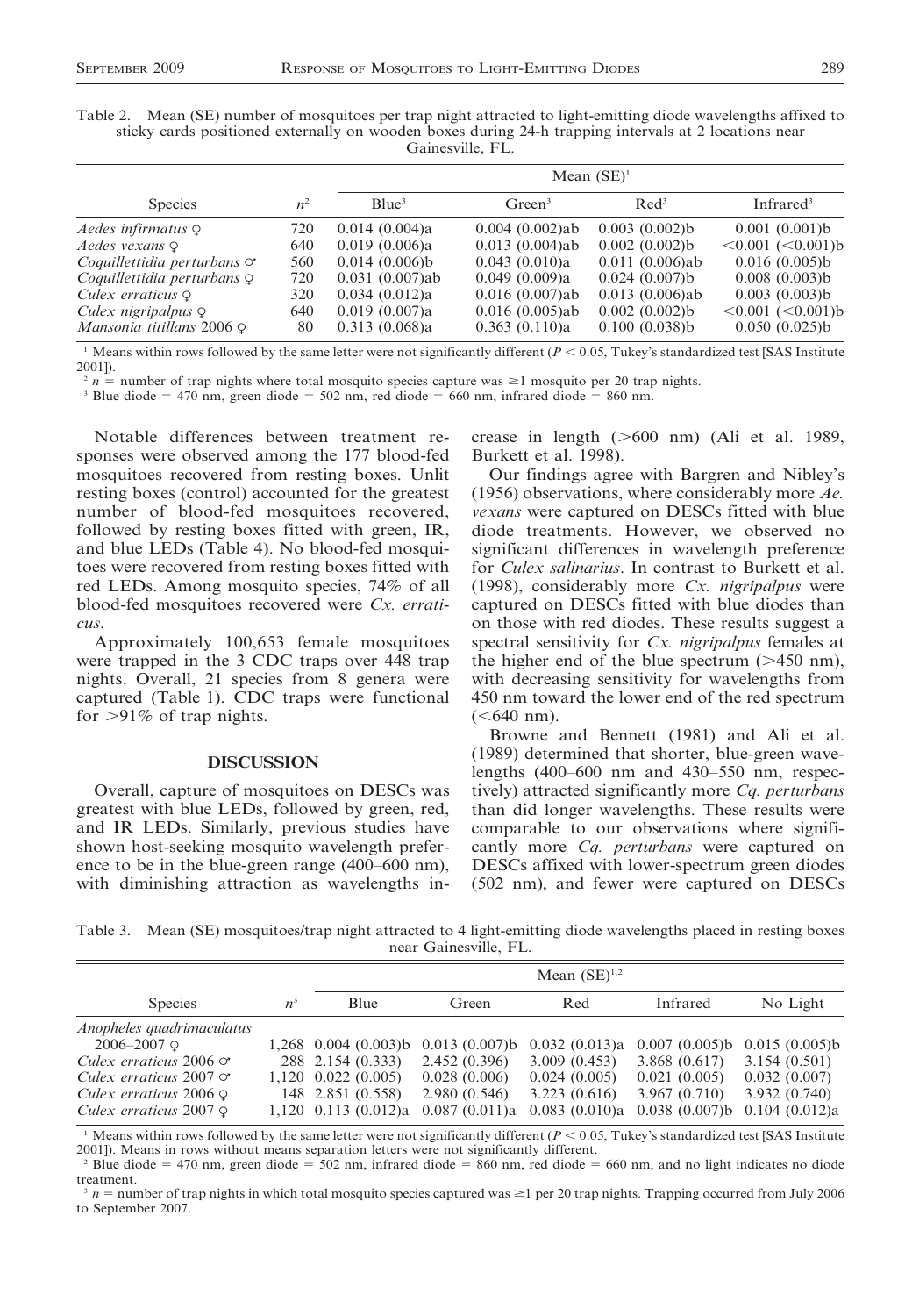|                           | Diode treatment <sup>1</sup> |       |     |          |          |       |  |
|---------------------------|------------------------------|-------|-----|----------|----------|-------|--|
| Mosquito species          | Blue                         | Green | Red | Infrared | No light | Total |  |
| Anopheles crucians        |                              |       |     |          |          |       |  |
| Anopheles quadrimaculatus |                              |       |     |          |          |       |  |
| Coquillettidia perturbans |                              |       |     |          |          | 28    |  |
| Culex erraticus           | 26                           | 33    |     | 30       | 43       | 132   |  |
| Culex salinarius          |                              |       |     |          |          |       |  |
| Culex territans           |                              |       |     |          |          |       |  |
| Total                     |                              | 50    |     |          |          | 179   |  |

Table 4. Total blood-fed mosquitoes attracted to light-emitting diodes of 4 different wavelengths placed in resting boxes compared with resting boxes without lights near Gainesville, FL.

<sup>1</sup> Blue diode = 470 nm, green diode = 502 nm, red diode = 660 nm, infrared diode = 860 nm, and no light indicates no diode treatment.

fitted with higher-spectrum IR (860-nm) diodes. Through the use of more scientifically accurate LEDs, our results demonstrated a stronger preference of *Cq. perturbans* for green wavelengths (502) nm) than for blue (470 nm), suggesting wavelength attraction of this species was nearer to the green range of the blue-green spectrum  $(>500 \text{ nm})$ .

Ali et al. (1989) reported higher capture rates for Cx. erraticus when using blue-colored bulbs (430–490 nm) compared with red-colored bulbs (620–720 nm) of comparable intensity. Similarly, we captured significantly more Cx. erraticus females on DESCs affixed with blue diodes than on DESCs fitted with IR diodes, but observed no significant preferences between blue, green, or red diodes. However, we recovered more male Cx. erraticus (26%) from resting boxes fitted with IR LEDs, and more females (23%) from unlit boxes. Therefore, wavelength preferences for host-seeking Cx. erraticus may range in the lower bands of the spectrum ( $\leq$ 470 nm), whereas resting Cx. erraticus may be averse to these wavelength bands.

No blood-fed An. quadrimaculatus were recovered from DERBs fitted with red LEDs, suggesting a physiological stage–dependant behavior. Therefore, the addition of  $>660$ -nm LEDs to resting boxes may enhance efficacy of sampling host-seeking An. quadrimaculatus populations, whereas their inclusion may repel blood-fed An. quadrimaculatus.

Although not significant, the trends observed in DERB trials suggest that resting mosquitoes may choose the higher wavelengths of light and dark boxes over the lower wavelengths of light that attract host-seeking mosquito species. Lower wavelengths are preferred for phototactic, hostseeking mosquito species trapped at night, such as Cx. erraticus, Cx. nigripalpus, and Ps. columbiae (Bargren and Nibley 1956, Ali et al. 1989, Burkett et al. 1998, Burkett and Butler 2005). These behavioral differences between host-seeking mosquitoes and those captured in resting boxes may be the product of variation in wavelength attraction between the physiological stages and deserves further attention. Additionally, our use of narrow wavelengths may have excluded mosquitoes preferring longer or shorter wavelength bands than those selected.

Although no blood-fed mosquitoes were captured using DESCs, 179 blood-fed mosquitoes were recovered from resting boxes. Culex erraticus was the most common blood-fed mosquito recovered, accounting for 74% of all blood-fed mosquitoes captured. This high recovery rate is likely because of the elevated presence of Cx. erraticus among all mosquito species recovered from resting boxes throughout this study. Among treatments, 43 Cx. erraticus were recovered from resting boxes fitted with IR LEDs. Although resting boxes fitted with IR LEDs recovered the highest number of blood-fed mosquitoes, it is important to note that no blood-fed mosquitoes were recovered from resting boxes fitted with red LEDs. Our observations may suggest a variation in wavelength preferences among host-seeking and blood-fed mosquitoes. These findings provide important information that warrants further investigation into behavioral phototaxis differences among physiological stages of mosquitoes.

The results of our study suggest that, in the absence of alternative host stimuli, wavelengths in the lower green (502 nm) spectral range would be optimal for targeting a broad range of mosquito species. Additionally, the use of LEDs as opposed to wavelength filters or colored bulbs provides a more precise and energy efficient delivery system for spectrally sensitive insects.

Although the  $CO<sub>2</sub>$ -baited CDC trap captured considerably more host-seeking mosquitoes, the DERB and DESC provide an alternative trapping system. Given their accuracy in specific wavelength achievement, small size, and minimal power usage, LEDs can be used as light sources for various trap designs where access and equipment to target sites are limited. Their demonstrated effectiveness for attracting mosquitoes without the aid of supplemental host attractants further eliminates the need for and costs of heavy tanks  $(CO<sub>2</sub>)$  or volatile chemicals